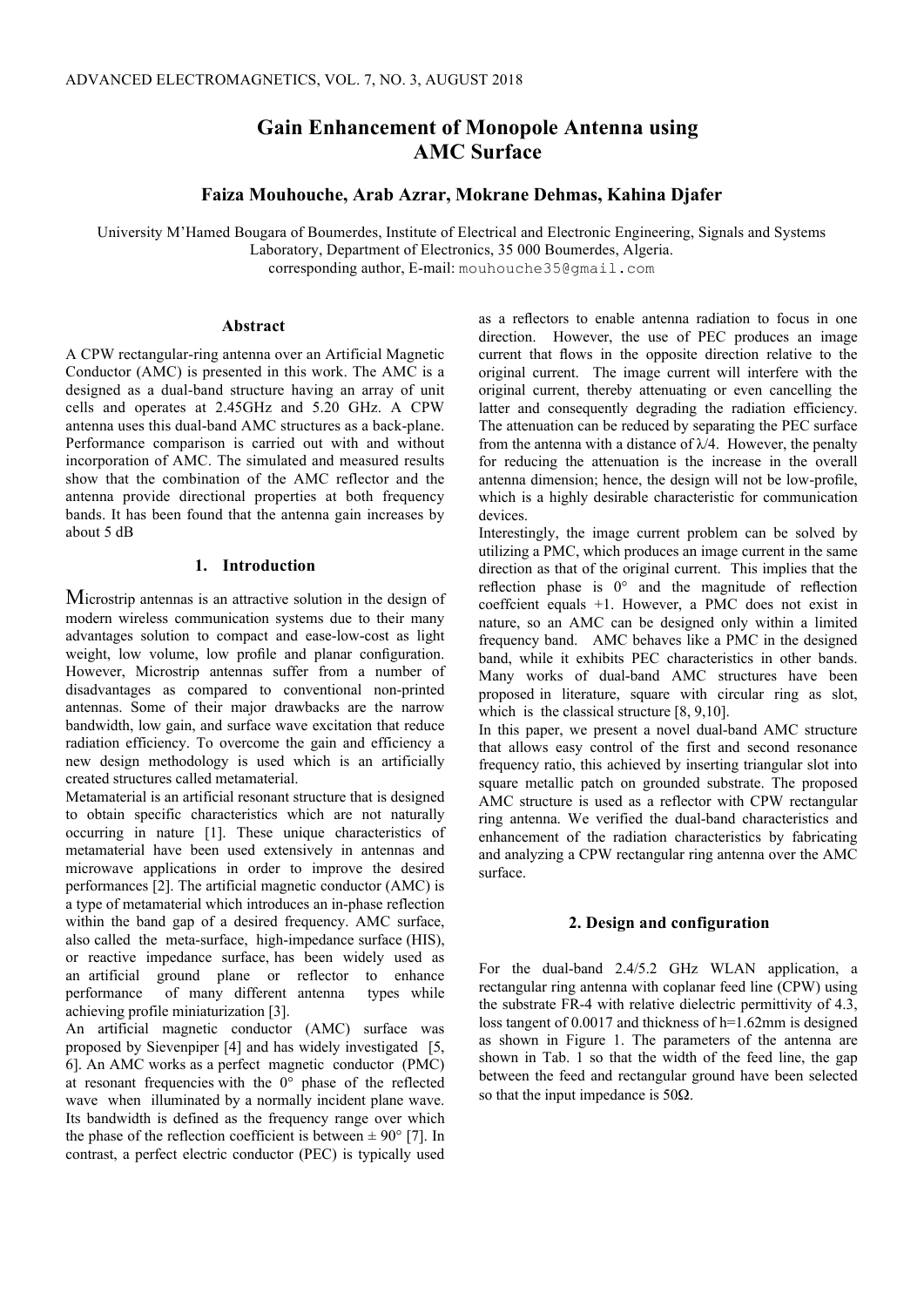

Fig .1. a) Geometry and dimensions of CPW-fed rectangular-ring antenna, b) Photograph of the fabricated antenna.

### **Table. 1: AMC unit cell dimensions**



Frequency(GHz) Fig .2. Simulated and measured return loss of CPW antenna.

1.5 2 2.5 3 3.5 4 4.5 5 5.5 6

The dual-band antenna has been constructed and experimentally studied. The simulated and measured return losses obtained by using software simulator and Roche &Schwarz; Znb20: Vector Network Analyzer: 10 KHz -20G Hz are presented respectively. Figure 2 shows the measurement and simulation frequency responses of the return loss for the CPW antenna. It is noted that the CPW antenna has dual-band characteristic. The simulation data shows that the low-band resonant frequency locates at about 2.44 GHz, with the -10dB impedance bandwidth from 2.21 to 2.67 GHz. The high-band resonant frequency locates at about 5.27 GHz, with the -10dB impedance bandwidth from 4.91 to 5.58 GHz. The antenna covers WLAN standard (2.4 GHz, 5.2 GHz).

The simulated antenna radiation patterns at 2.44 and 5.27 GHz are plotted in Figure 3. It is observed that the E-plane radiation pattern at 2.44 GHz is bidirectional, while at 5.27

GHz the radiation patterns exhibit broadside radiation characteristics. In addition, antenna gains of about 2.72 dBi at 2.44 GHz and 3.45 dBi at 5.27 GHz.



Fig.3. Simulated radiation pattern of E-plane of the proposed antenna at a) 2.44GHz b) 5.27 GHz.

# 3. **AMC design**

There are many candidate structures for the design of a dual in-phase reflection phase band AMC. In this paper, a novel structure of the AMC is proposed to operate at 2.45 GHz and 5.2 GHz. The structure is printed on a FR-4 substrate with a thickness 1.62mm, relative permittivity of 4.3, and loss tangent of 0.0017. The other side of the substrate is the metallic ground plane, as depicted in Figure 4.



Fig .4. Configuration of the AMC structure under investigation, a) the AMC reflector b) unit cell

Table.2: AMC unit cell dimensions

| <b>Parameters</b> |       |  |     |
|-------------------|-------|--|-----|
| <b>Values(mm</b>  | 15.25 |  | ∪.⊾ |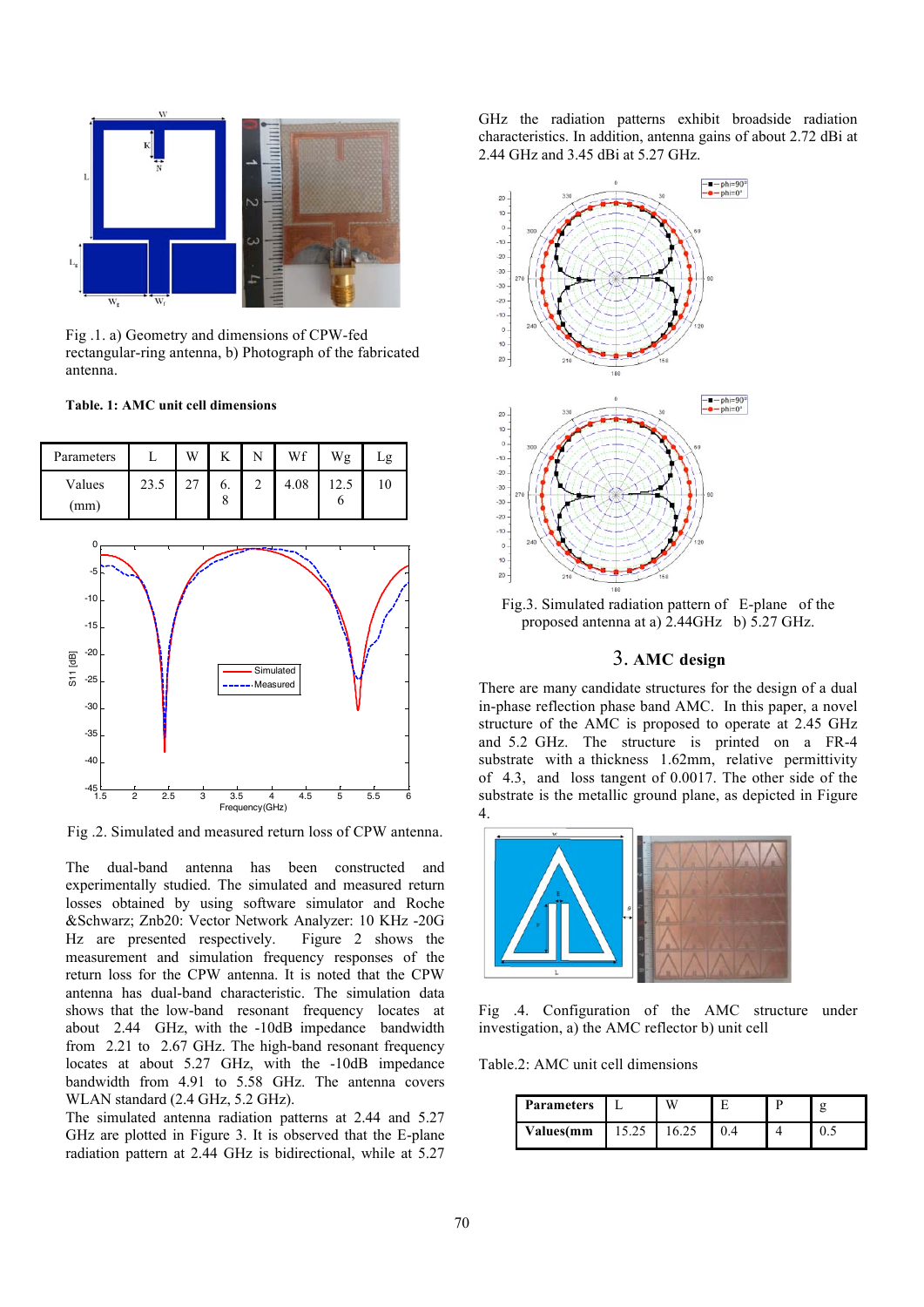The simulation of the AMC structure is carried out using a waveguide setup to mimic the infinite array of AMC structure. The setup is designed in CST software using parallel E-plane and H-plane boundary condition and the system is excited using a waveguide port placed on the top of the waveguide and de-embedded to the surface of AMC structure, as shown in Figure 5.



Fig .5. Waveguide simulation setup of proposed AMC unit cell.

## **3.1. Parameter study**

For further study, the effect of square patch and parameters of the slot are discussed. Firstly, the effect of varying L from 14.25 mm to 16.25 mm with all other dimensions remaining the same as is shown in Figure 6 (a). The reflection phase curves change intensely with the length L in the band of 2.45GHz and 5.2GHz. Both lower and higher resonant frequency points move toward the lower frequency band as the length L increases.

Secondly, the Figure 6(b) shows simulated reflection phase response curves for the proposed structure with different dimensions of P. It can be seen that at the reflection phase is unvaried in the band around the frequency of 2.45 GHz; while within the band around the frequency of 5.2 GHz it exhibits a noteworthy difference. In this band, the resonance frequency increases with the increase of the parameter P. Figure  $6(c)$ shows the reflection phase curves when the gap g width varies. It can be seen that the curves change significantly in the band around the frequency of 2.45GHz and slightly the band around the frequency of 5.20 GHz.

Based on the analysis of the above parametric study, the AMC reflector can be designed using the optimized values of the parameters listed in Table. 2. The final reflection phase versus frequency is depicted in figure 7. As we can see in figure, the reflection phase frequency band of this AMC surface is very narrow about 80 MHz in the frequency band centered at 2.45 GHz and 244 MHz in the frequency band centered at 5.20 GHz.



Fig .6. Simulation reflection phase a) varying the (c) length of slot L, b) varying p,c) varying the gap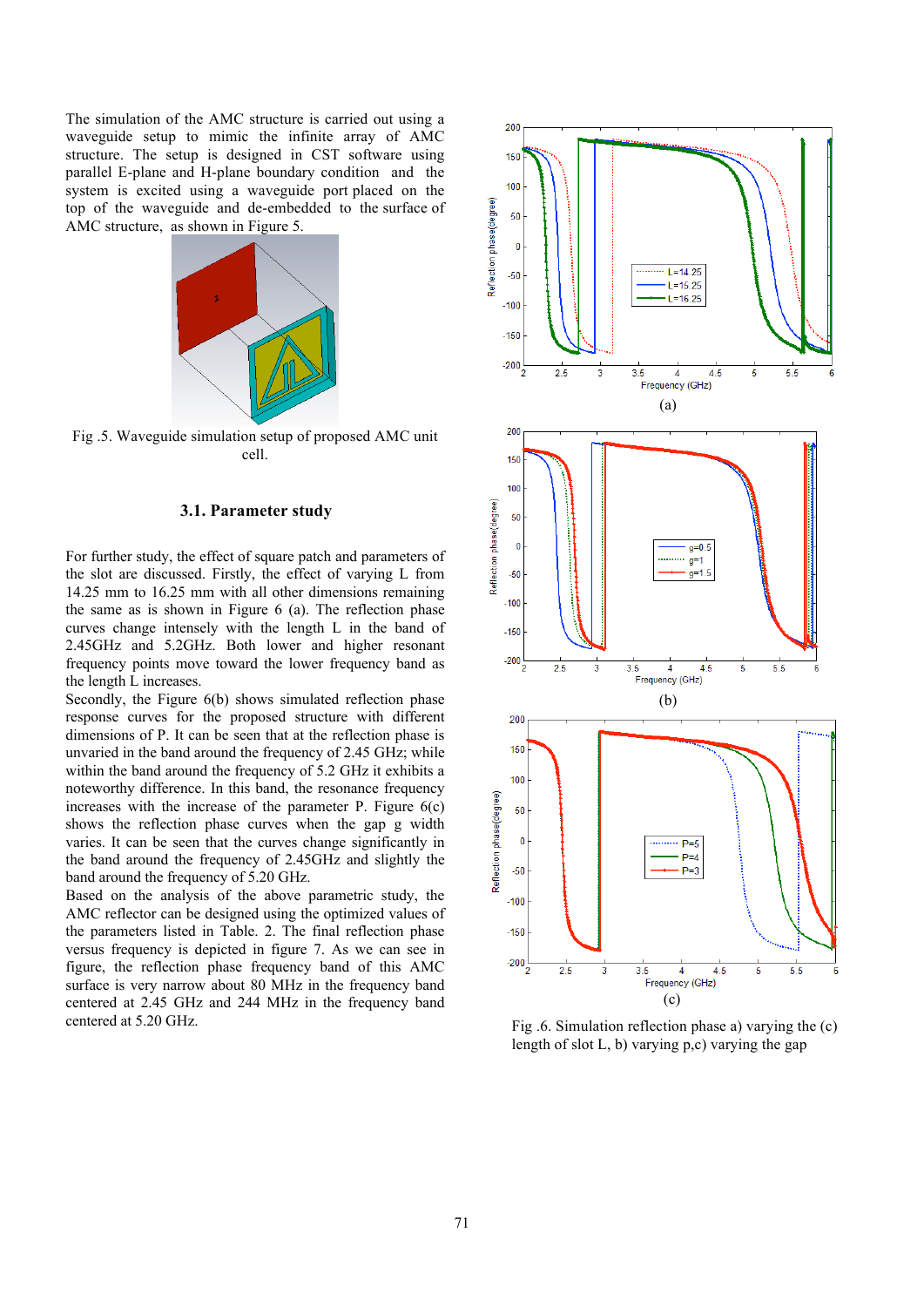

Fig. 7. Reflection phase response for proposed AMC structure.

Figure 8 shows the simulated current distribution on the metallic patch surface of the AMC structure at 2.45 GHz and 5.20 GHz frequencies taken from the first and second reflection phase bands, respectively. From the figure, it is obvious that there is more current on the square patch at 2.45 GHz .Similarly, there is a dense of current in the inner triangular metallic region at 5.20 GHz .This indicates that the first frequency is generated by the entire square patch ,whereas the second frequency by the center triangular metallic region.



Fig .8. Surface current distribution of the dual band AMC structure at (a) 2.45GHz, (b) 5.20GHz.

# **4. Antenna with AMC structure**

In the final structure, a CPW antenna is incorporated with an array of metal triangular patch cells. The overall structure size is  $86.25 \times 86.25$  mm<sup>2</sup>. The antenna is put in the middle of the reflector and height of d mm above the reflector. A thin foam layer with thickness d=12mm, relative permittivity of 1.01, and loss tangent of  $1.1 \times 10^{-4}$  is placed between the AMC reflector and the CPW antenna for measurement as illustrated in Figure 9. This configuration can significantly reduce the spacing between the antenna and the reflector, and provide directional function for both frequency bands.

Figure 10 illustrates the simulated and measured return losses of CPW antenna with AMC reflector. Here the antenna is situated at  $d = 12$  mm (about 0.07 wavelength) above AMC reflector. We can notice that the simulated results agree with measured results. The little difference in bandwidth between simulated and measured may be caused by the fabrication tolerance or the external effects during the measurements.



Fig .9. a) Configuration of cpw antenna with an AMC reflector, b) Photograph of the fabricated AMC with antenna on top: left (top view) and right (side view).



Fig .10. Measured return loss of the antenna with AMC in comparison to the antenna in free space.

Figure 11 depicts the measured cross and co-polar radiation patterns for the CPW antenna with AMC design at 2.44GHz and 5.27GHz. It is observed that the CPW antenna alone can radiate bidirectional. While the antenna with AMC reflector shows unidirectional radiation pattern with small back lobes.

For comparison, a similar model that the cpw antenna integrated with a metal reflector (antenna over PEC) and antenna with AMC over a large metal as depicted in Figure 12 .It can be seen that it is hard for the antenna over PEC to work at the two frequency bands properly, whereas for AMC antenna over large metal (300mm×300mm) as depicted in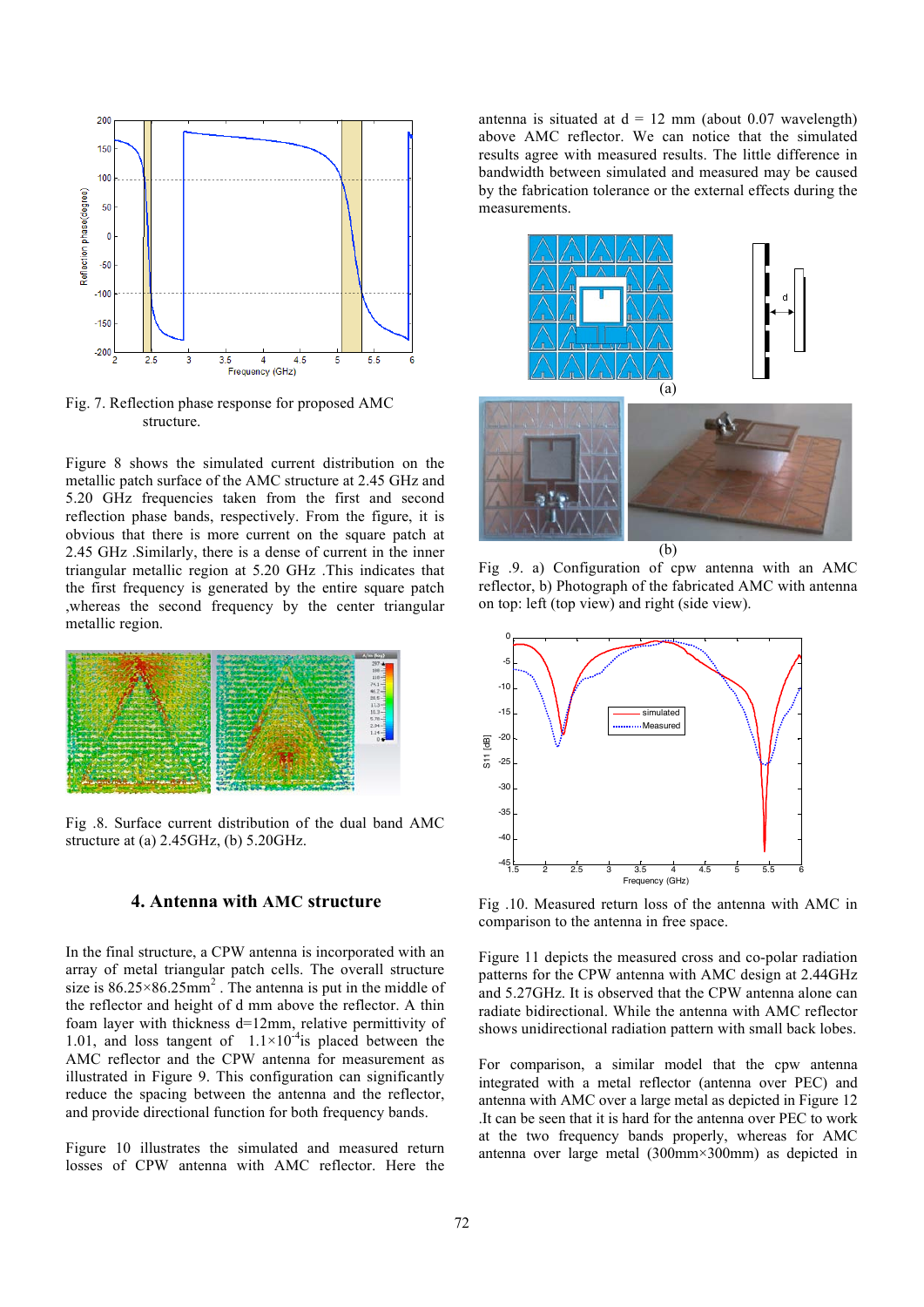



(c ) at 5.27GHz



Fig. 11. Measured radiation patterns of antenna integrated with AMC at a) 2.44 GHz, b) 5.27GHz.



Fig.12. Measurement setup for the proposed antenna over large metallic surface



Fig .13. Measured return loss for various cases

 The simulated and measured gain performances of antenna alone and antenna with AMC for two operating bandwidth are illustrated Table. 3.The cpw antenna gain is about 2.72 and 3.45 dB for 2.44GHz and 5.27GHz .With AMC reflector, the measured antenna gain is improved by factor of 5.17 and 5.75 dB for lower and higher operating frequencies . It can be noticed that the gain and directivity increase by using AMC reflector .